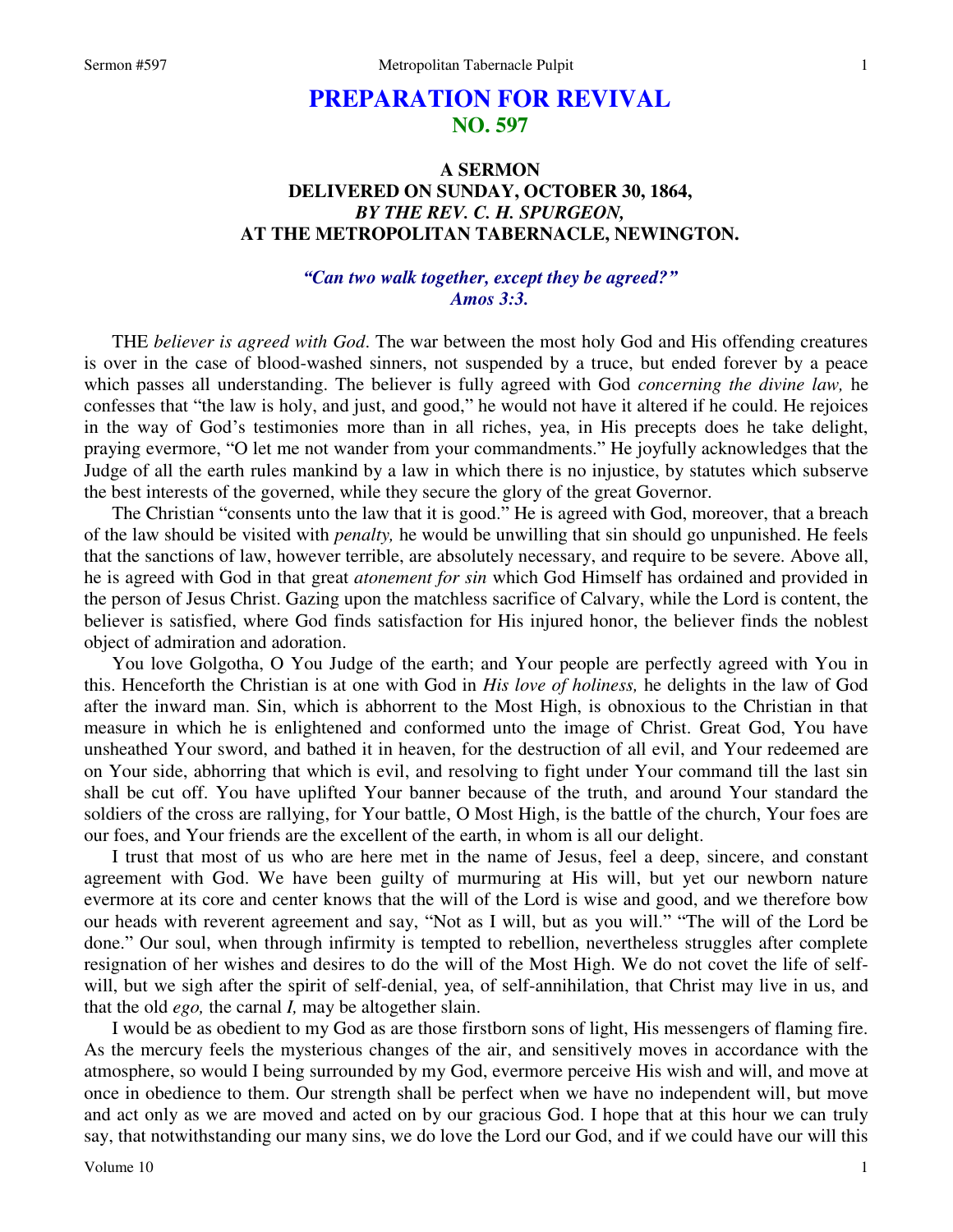morning, we would follow His commands without the slightest departure from the narrow path. We are in heart agreed with God.

The text reminds us that *this agreement gives us power to walk with God.* May we be enabled to claim this privilege which divine grace has bestowed on us, power to walk with God in daily, habitual, friendly, intimate, joyous *communion*. Believer, you can walk with God this very day. He is as near to you as He was to Abraham beneath the oak at Mamre, or Moses at the back of the desert. He is as willing to show you His love as He was to reveal Himself to Daniel on the banks of Ulai, or to Ezekiel by the streams of Chebar. You have no greater distance this day between you and your God, than Jacob had when he laid hold upon the angel and prevailed. He is *your* Father, as truly as He was the Father of the people whom He covered by day with a cloud, and cheered by night with a pillar of fire, and though no Shekinah lights up a golden mercy seat, yet the throne of grace is quite as glorious and even more accessible than in the days of old.

He shall hide you in His pavilion, as He did His servant David, yea, in the secret of the tabernacle shall be your hiding place. Enoch's privilege was not peculiar to him, it is *your* birthright, claim it. Noah's high honor of walking with God was not reserved for him alone, it belongs to you also, shut in as you are in the ark of the covenant, and saved from the deluge of divine wrath. It should be the Christian's delight to be always with his God, walking with Him in unbroken fellowship. Enoch did not take a turn or two with God, as Matthew Henry observes, but he walked with Him four hundred years. O that we might cease to be with our God as wayfaring men who tarry but for a night, may we *dwell* in God, and may He dwell in us.

Walking implies *action,* and our actions should always be in the Lord. The Christian, whatsoever he eats, or drinks, or does, should do all in the name of the Lord Jesus, giving thanks unto God and the Father by Him. Walking has in it the thought of *progress,* but all our progress should be with God. As we are rooted and grounded in Christ, so we must ask to grow up in Him, ever abiding in our highest moments with God, and never imagining or conceiving any progress which shall remove us from humble confidence in Him. Beloved brother in the Lord, it may be that your heart is agreed with God, and yet you have lost for a time your walking with Him, be not at ease in your soul till you have regained it. Search your own heart by the light of the Word and of the Holy Spirit, and when you know yourself to be agreed with God, through Him who is our peace, hesitate not to draw near with holy confidence to your Father and your God, notwithstanding all your past wanderings, for He welcomes you to walk with Him, seeing that you are agreed.

At this season we, as a church, have had our hearts set upon a revival of religion in our midst. Many of us will be greatly and grievously disappointed if such a revival shall not take place. We have felt moved to cry for it, I think I may say, we have been almost unanimously thus moved. Already there are signs that God is visiting us in a very remarkable manner, but our souls are set upon a greater work than we have ever seen.

Now, dear friends, *we need* as the first and most essential thing in this matter *that God should walk*  with us. In vain we shall struggle after revival unless we have His presence. If, then, we desire to have His presence with us, we must see to it that we are perfectly agreed with Him both in the *design* of the work, and in the *method* of it, and I desire this morning to stir up your pure minds to heart-searching and vigilant self-examination, that every false way may be purged from us, since God will not walk with us as a church, unless we be agreed with Him.

The first remark, then, of this morning is simply this—*we desire in this matter to walk together with God,* but, in the second place, *if we would have Him with us we must be agreed with Him,* and therefore, thirdly, *we desire to purge ourselves of everything which would mar our perfect agreement with God, and so prevent His coming to our aid.* I do ask the prayers of God's people that He may enable me to speak to profit this morning, for if ever I felt my own unfitness to edify the saints, I do so just now, I will even confess that if I could have had my own choice, I would have left it to someone else to address you this morning. My harp is out of tune, and the strings are all loosened, but the chief musician understands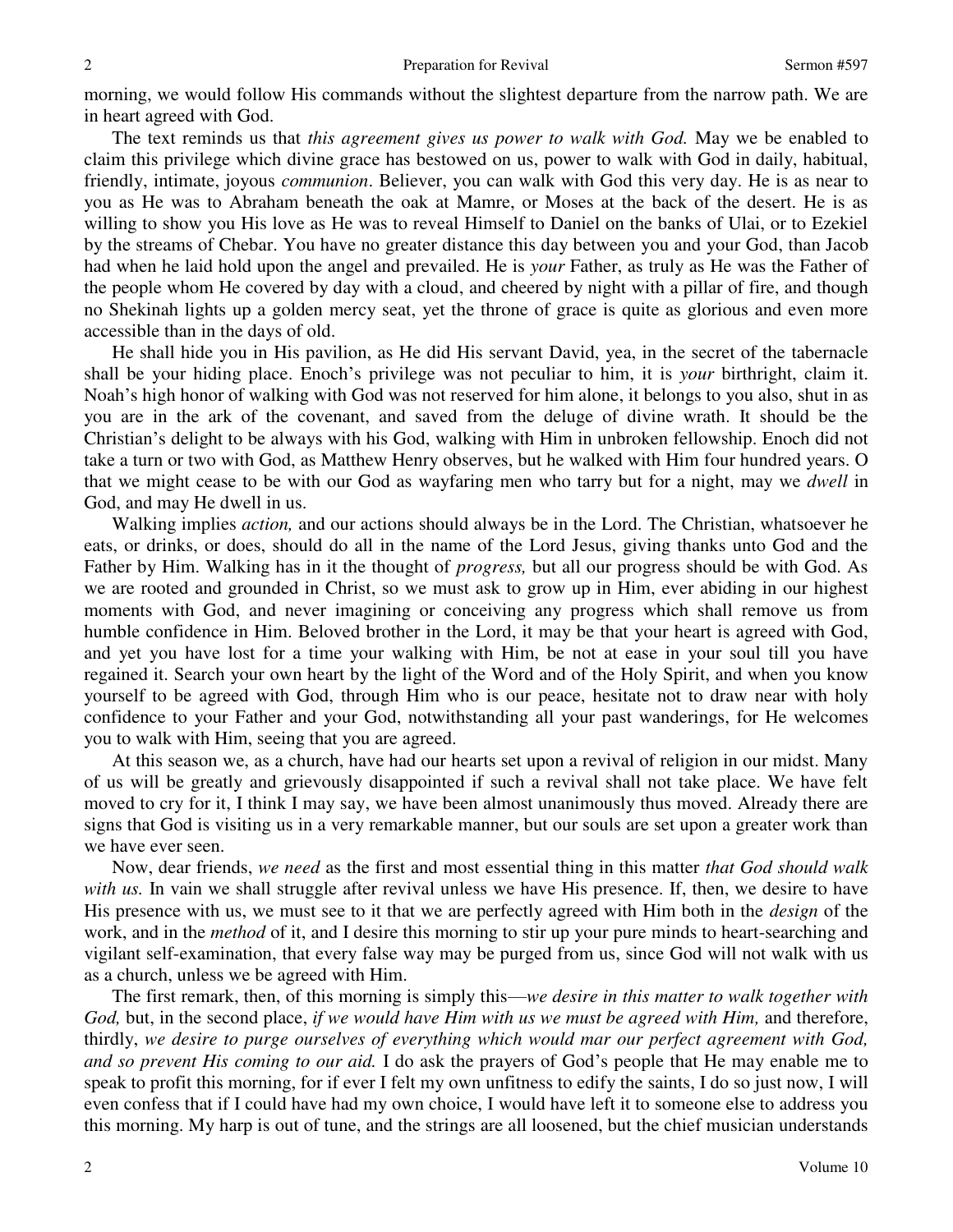**I.** Let us, first, AVOW OUR DESIRE THAT IN OUR PRESENT EFFORTS WE MAY WALK WITH GOD, otherwise *our strivings after revival will be very wearisome.*

I know of nothing more saddening than to attend a prayer meeting where the devotion is forced, and the fervor laborious, where brethren puff and strain like engines with a load behind them too heavy for them to drag. It is painful to detect an evident design to get up an excitement, and wind up the people to the proper pitch, when the addresses are adapted to foster hotheadedness, and the prayers to beget superstition. God's true saints cannot but feel that to gain the graces of the Spirit by fleshly vehemence is sad work. They retire from such a meeting, and they say, "How different is this from occasions when God's Spirit has been really at work with us!" Then, like a ship with her sails filled with a fair wind, floating majestically along without tugging and straining, the church, borne onward with the breath of the divine Spirit, with a full tide of heaven's grace, speeds on her glorious way.

"If your presence does not go with me, carry us not up hence," was the request of Moses, and I think we may rather deprecate than desire a revival if God's presence is not in it. Lord, let us stay as we are, crying and groaning to see better days, rather than permit us to be puffed up with the notion of revival without Your own power in it, let us have no special prayer meetings merely for the sake of them, but let us, O let us receive special blessings as the result of prayer, if You do not intend to help us now let us weep in secret, but let us not rejoice in a mere name if the substance be lacking.

During a course of meetings by which we desire to excite the hearts of believers to a deeper interest in spiritual things, if there be not a gracious power of God in them, you will soon perceive a dullness, a flagging, a heaviness, a weariness stealing over the assembly, the numbers will decline, the prayers will become less fervent, and the whole thing will degenerate into a hollow sham or a mournful monotony. To come up from the wilderness is hard climbing unless we lean on our Beloved. O You who are our Beloved and adorable Lord, lest our souls grow weary in well-doing, and faint for heaviness, be pleased to let us enjoy communion with Yourself.

Not only is there weariness in our own attempts, but *they always end in disappointment, unless God walks with us.* You may pray, and pray, and pray, but there shall be no conversions, no sense of quickening, until the Spirit's working is distinctly recognized. The minister shall be just as much a preacher of the mere letter as ever he was, the church officers shall be as formal and official as ever they were, the church members shall be as inconsistent and as indifferent as they were accustomed to be, the congregation shall be as uninterested and as unmoved as they were in the worst times, except the Spirit of God works with us. In this thing, we may quote the words of the psalmist, "Except the LORD build the house, they labor in vain that build it: except the LORD keep the city, the watchman wakes but in vain. It is vain for you to rise up early, to sit up late, to eat the bread of sorrows: for so he gives his beloved sleep."

O friends, it is well to have a holy industry and a devout perseverance, it is well to strain every nerve, and put forth every effort; but all this must end in the most sorry, heart-sickening failure, unless the Lord rend the heavens and come down. I am telling you what you all do know, and what I trust you feel, but it is what we are constantly forgetting, for many are they that go a warfare at their own charges, and so become both bankrupt and defeated, and many be they who would build God's house simply by stress of human effort, but they fail, because God is not there to give them success.

Yet more, supposing that in our attempt at revival, we should not be favored with the presence of God, then *prayer will be greatly dishonored.* I take it, that when a church draws near to God in special prayer, asking any mercy, if she does not receive that mercy on account of some disagreement with God, then her belief in prayer is, for the future, greatly weakened, and this is a most serious evil, for it loosens the girdle of the loins of God's saints. Anything which makes men doubt the efficacy of prayer, is an injury to their spirituality, and thus upon the largest scale God's church will suffer loss if her prayers shall remain unanswered. We *must* go on, it would be ruin to forbear or to turn our backs. As a church,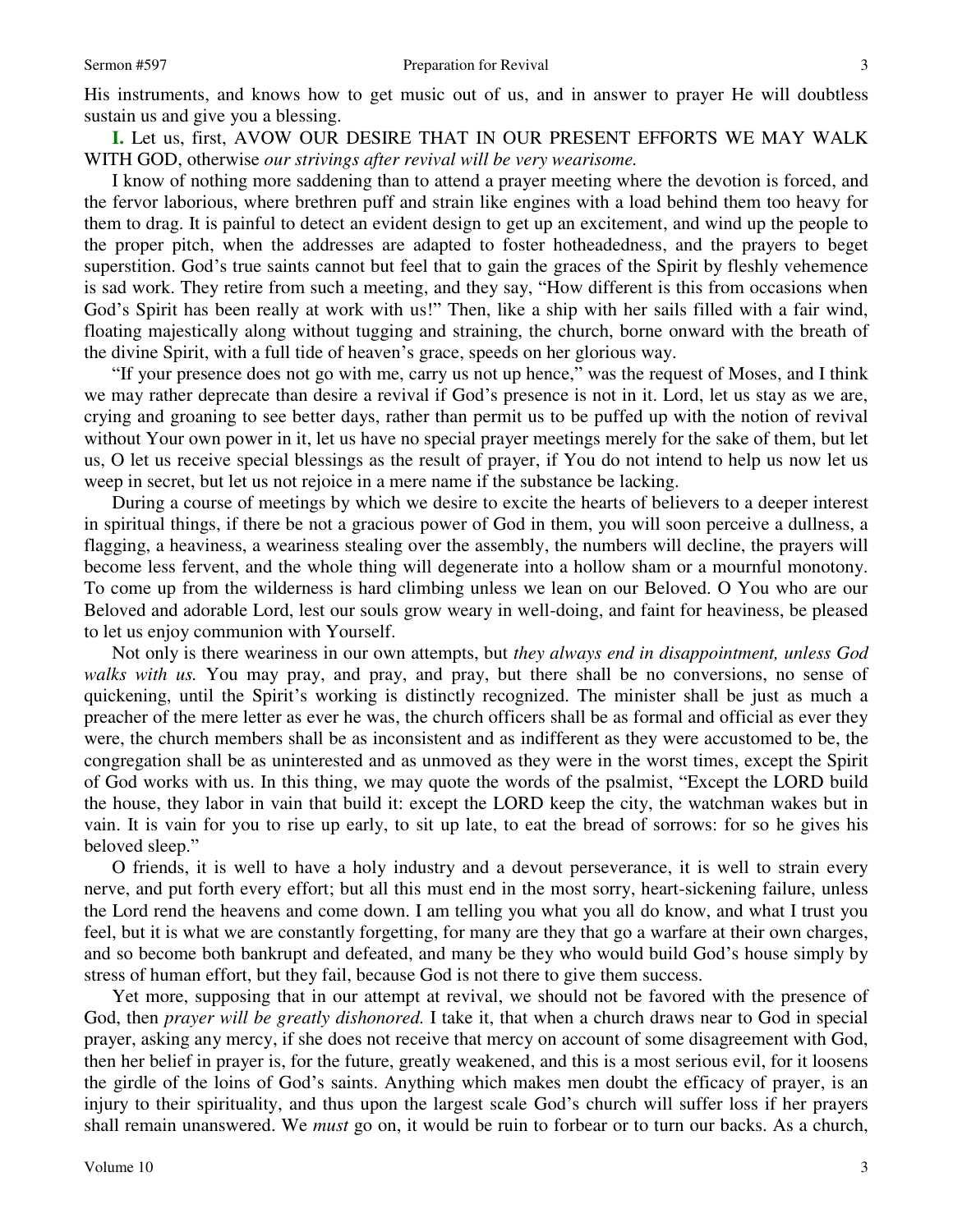we must now conquer or die. How can I again stir you up to supplication, if on this occasion your prayers should be in vain? I shall come into this pulpit with but a faint heart to speak of my Master's faithfulness if He does not give you evidences of it.

Ah! my brethren, when you are lifting up your voices in intercession, I cannot expect to mark your earnestness nor to behold your faith, unless that faith shall be confirmed just now by a shower divine mercy. To the world at large the non-hearing of prayer would be a ready argument, either against the existence of God, or else against the reality of His promises. I hope such a thing as this will not occur. "Aha! aha!" says the enemy, "see what has come of it all! The people cried, but they cried in vain. They met in large numbers, they approached the mercy seat with tears and groans, but no result has come of it, there have been no more conversions than before, and God's strength has not been put forth." Would you desire that such a calamity as this should occur? The true soldiers of the cross in our Israel would almost as soon lay down their necks, as that God's honor should thus be attained in the presence of His foes.

Moreover, every attempt at revival of religion which proves a failure—and fail it must without the presence of God—*leaves the church in a worse condition than it was before,* because, if it should prove a failure, from the want of any stir at all, then God's people fall back into their former lethargy, with an excuse for continuing in it, or if a false stir is made, a reaction follows of a most injurious character. I suppose the worst time in the Christian church is generally that which follows the excitement of a revival, and if that revival has had no reality in it, the mischief which is done is awful and incalculable. If no excitement shall come at all, the mischief is still as great, God's people, being disappointed, have little heart to listen to further exhortations to future zealous action, become contented with their Laodicean lukewarmness, and it becomes impossible to stir them up again.

If a revival should apparently have success and yet God be not in it, perhaps this is even worse. The wildfire and madness of some revivals have been a perfect disgrace to the common sense of the age, let alone the spirituality of the church. I know, and speak not without book, when I declare that some churches have been seriously deteriorated and permanently injured by large admissions of excited but unconverted persons, so that the only thing a fresh pastor could do was to begin afresh, and purge the church book throughout, sweeping off scores of carnal persons, the beginning anew being almost hopeless, because, after the paroxysm of passion about religion has passed, there follows a season in which religion is treated with indifference, if not with disdain. I had rather see a church asleep, than see it awake into the fever of fanaticism, better that she should lie still than do mischief.

O dear friends, we have felt in our souls, not that we *may* have revival, but that we *must* have it, and when we think of the incalculable damage that shall be done to us all if the Lord does not visit us, I am sure we must again draw near to the angel and wrestle afresh, with this determination, that we will not let Him go unless He bless us.

We may be confirmed in our anxious desire to have the Lord walking with us in this thing, when we consider *the blessings which are sure to* flow from His presence*.* Ah! what holy quickening shall come upon every one of us. The preacher will not have to lament that he has so little power in prayer, both alone and in your presence he shall be strengthened to intercede as an angel of God. You shall not have to mourn that the service lacks its former sweetness. You will feel the blessedness you knew when first you saw the Lord. You will not have to mourn that you are cold and dead, that your songs languish, and that your prayers expire, instead thereof, every action shall be fraught with vigor, every thought shall glow with earnestness, every word shall be clothed with divine power.

Let God arise, and doubts and fears shall betake themselves to their hiding places, as the bats conceal themselves at the rising of the dawn. Let the Lord visit you and difficulties which frown like Alps will sink to plains. Let Him arise, and all your enemies shall flee before you, as the smoke before the wind, the heavens shall drop with showers of mercy, and even your sins and all the guilt thereof, shall shake as Sinai shook at the presence of the God of Israel. A church with God's presence in it is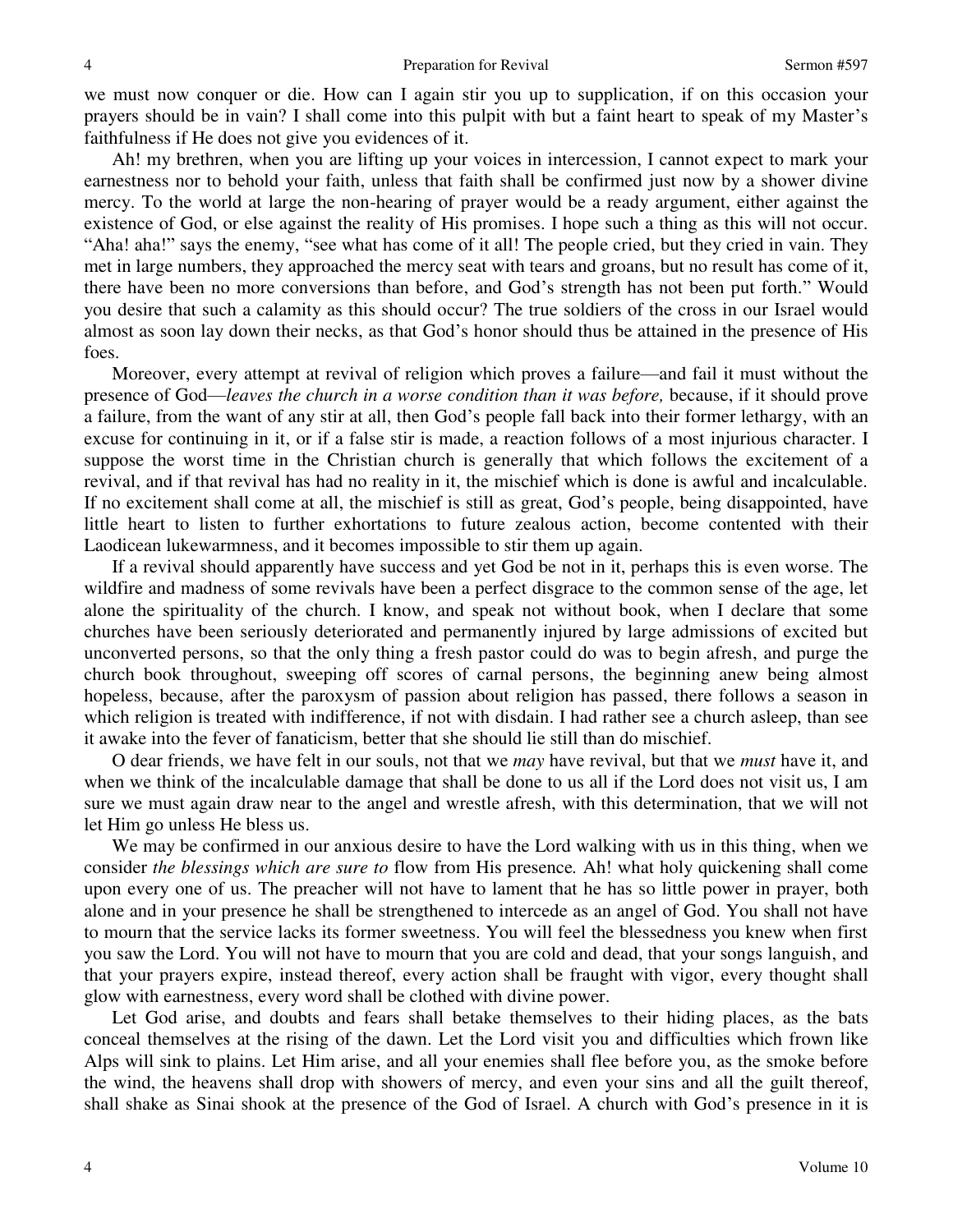holy, happy, united, earnest, laborious, successful, fair as the moon before the Lord, and clear as the sun in the eyes of men, she is terrible as an army with banners to her enemies.

If God shall be pleased to be with His church, then direct good shall visit our congregation. We used to say at Park Street, that there were not many seat-holders unconverted. The like is to a great extent true here. The immense increase of our church gives us the hope that the day will come when there will not be a single seat unoccupied by a believer, but it is not the case yet. I suppose the church is about half the congregation now.

There are some, however, that from the very first have listened, but so far as salvation is concerned, they have listened in vain, they have been moved to tears, they have made good resolutions, but after ten or eleven years of ministry, they are just where they were, except that they have accumulated fresh guilt. Some desire to be Christians, but they harbor some darling lust. We know some who *used* to feel under the Word, but do not feel now. The voice which once was like a trumpet now lulls them to sleep. Some have made a compromise, and one day they serve God and another day they serve their sins, like the Samaritans who feared the Lord and served other gods.

Now, let our cries be heard for the Master's presence, and we shall soon see these brought in, hearts of stone shall be turned to flesh, the iron of the Word shall break the northern iron and steel, JEHOVAH Jesus shall ride victoriously through those gates which have been barred against Him, and there shall be shouting in heaven because the Lord has gotten Him the victory.

*Wider blessings will follow.* A church is never blessed *alone*. If any one church shall stand in the vigor of piety, other churches shall take example therefrom, and make an advance towards a better state. Here we have around us many churches, hills which God has blessed, but they, like ourselves, have a tendency to slumber. Let God pour out His Spirit *here,* and the shower will not be confined to these fields, but will drop upon other pastures, and they shall rejoice on every side. Our testimony for God rings through this land, from one end of it to the other. Our ministry is not hidden under a bushel nor confined to a few. Tens of thousands listen every week to our word, and if the Lord shall be pleased to bless it, then shall it be as ointment poured forth, to load the moral atmosphere with a savor of Christ crucified.

One nation cannot feel the power of God without communicating some of its blessing to another. The Atlantic cannot divide, no tongue or language can separate us. If God bless France or Switzerland, the influence shall be felt upon the Continent, if He should bless our island, all the whole earth must feel the power thereof. Therefore do we feel encouraged mightily to pray.

O, my brethren, the world grows old, man's faith is getting weary of long waiting, the false prophets begin again to appear, and cry lo here, and lo there, but the Lord *must come,* of this are we confident, in such an hour as we think not, He may appear. How would we have Him find us at His coming? Would we have Him find His servants sleeping? His stewards wasting His goods? His vinedressers with neglected vines? His soldiers with swords rusted in their scabbards? No, we would have Him find us watching, standing upon the watchtower, feeding His sheep, tending His lambs, succoring the needy, comforting the weary, helping the oppressed.

Gird up your loins then, I pray you, as men that watch for their Lord. If my words could have the power in them which I feel they lack, I would stir you up, dear brethren and sisters, to seek unto the mighty God of Jacob, that when the Son of Man comes, if He finds no faith upon the earth elsewhere, at least He may find it in *you,* if zeal shall be extinct in every other place, at least may He find one live coal yet glowing in your bosom. For this we want His presence, for without it we can do nothing.

**II.** This brings me, in the second place, to observe, that IF WE WOULD HAVE THE PRESENCE OF GOD, IT IS NECESSARY THAT WE SHOULD BE AGREED WITH HIM.

We must be agreed with God *as to the end of our Christian existence.* God has formed us for Himself, that we may show forth His praise. The main end of a Christian is, that having been bought with precious blood, he may live unto Christ, and not unto himself. O brethren! I am afraid we are not agreed with God in this. I must say it, painful though it be, there are many professors, and there are some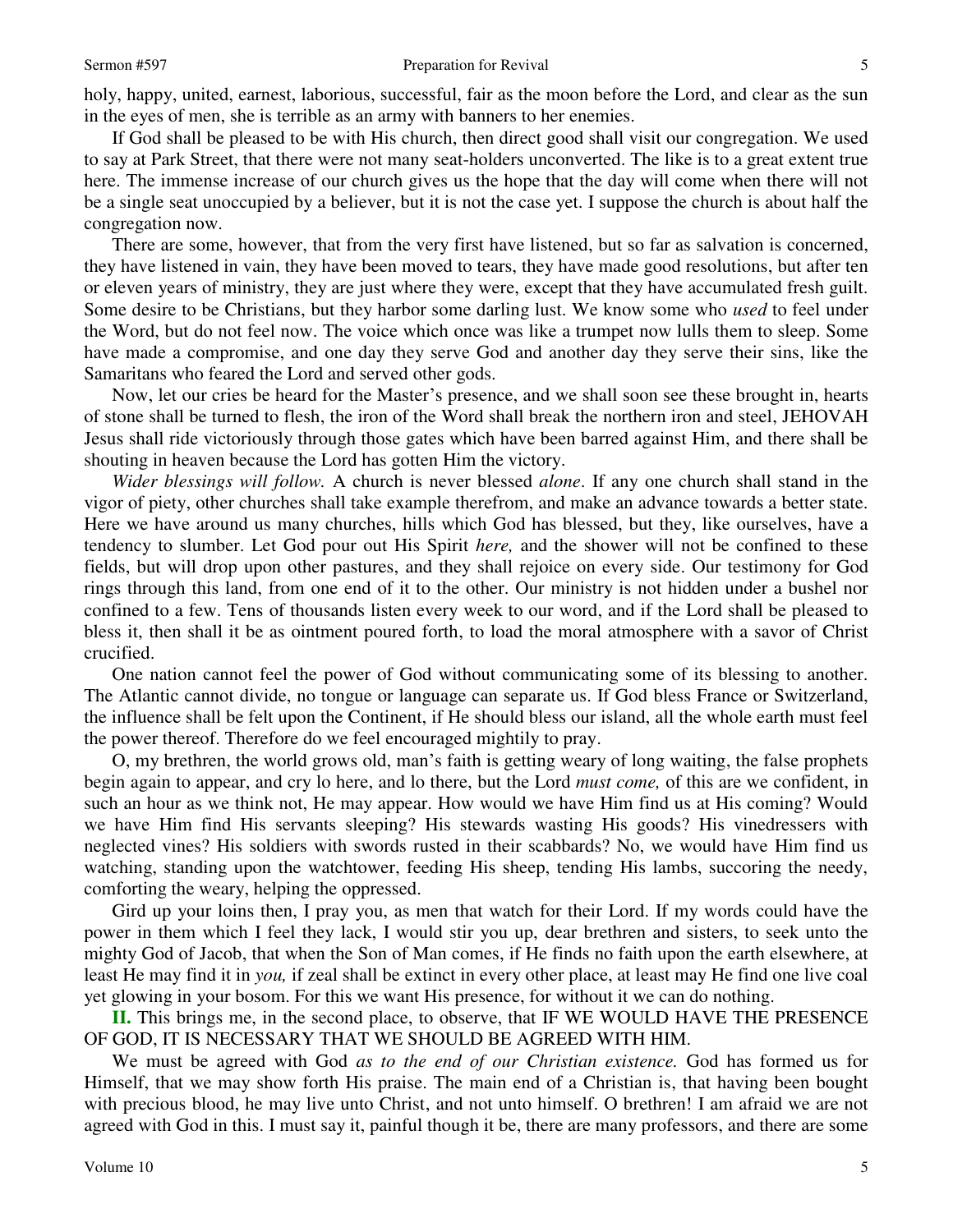in this church, who at least appear to believe that the main end of their Christian existence is to get to heaven, to get as much money as they can on earth, and to leave as much as they can to their children when they die, I say, "To get to heaven," for they selfishly include *that* as one of the designs of divine grace, but I question, if it were not for their happiness to go to heaven, whether they would care much about going, if it were only for God's glory, for their way of living upon earth is always thus, "What shall I eat? What shall I drink? wherewithal shall I be clothed?" Religion never enters their thoughts.

They can judge, and weigh, and plot, and plan to get money, but they have no plans as to how they can serve God. The cause of God is scarcely in their thoughts. They will pinch and screw to see how little they can contribute in any way to the maintenance of the cause of the truth, or to the spread of the Redeemer's kingdom, they will so far condescend to consider religion as to think how they can profess it in the most economical manner, but nothing more. You will not hear me speak so foolishly and madly, as if I thought that it were not just and laudable in a man to seek to make money to supply the wants of his family, or even to provide for them on his own decease, such a thing is just and right, but whenever this gets to be the main thought, and I am persuaded it is the leading thought of too many professors, such men forget whose they are, and whom they serve, they are living to themselves, they have forgotten who it is that has said, "You were not redeemed with corruptible things, as with silver and gold."

Oh! I pray God that I may feel *that I am God's man,* that I have not a hair on my head which is not consecrated, nor a drop of my blood which is not dedicated to His cause, and I pray, brethren and sisters, that you may feel the same, that selfishness may clean die out of you, that you may be able to say without any straining of the truth, "I have nothing to care for, nor to live for in this world, but that I may glorify God, and spread forth the savor of my Savior's name." We cannot expect the Master's blessing till we are agreed about this. This is God's will, is it our will today?

I know I have around me many faithful hearts, who will say, "My desire is that whether I live or die, *Christ* may be glorified in me," if we are all of that mind, God will walk with us, but everyone who is of another mind, and of a divided heart, is a hindrance and an injury to us in our progress. It would be no loss to lose such persons, but a spiritual benefit to the entire cause, if this dead lumber were cast out. When the body gets a piece of rotten bone into it, it never rests, till, with pain, it casts out the dead thing, and so with the church, the church may be increased by dead members, but when she begins to get vigorous and full of life, her first effort is with much pain, perhaps with much marring of her present beauty, to cause the dead substance to come forth, and if this should be the case, though we shall pity those who are cast forth, yet for our own health's sake, we may thank God and take courage.

If we would have God with us we must be agreed *as to the real desirableness and necessity of the conversion of souls.* God thinks souls to be very precious, and His own words are, "As I live, says the Lord GOD, I have no pleasure in the death of the wicked; but had that the wicked turn from his way and live." Are we agreed with God in that? Our God thinks souls to be so precious that if a man could gain the whole world and lose his soul, he would be a loser. Are we agreed with Him there?

In the person of Christ, our God wept over Jerusalem, watered with tears that city which must be given up to the flames. Have we tears, too? have we compassion, too? When God thinks of sinners, it is in this wise, "How shall I give you up, Ephraim? how shall I deliver you, Israel? how shall I make you as Admah? how shall I set you as Zeboim?" Can we bemoan sinners in that way? Do we stir our souls to an agony of grief because men will turn from God and will willfully perish in their sins? If, on the contrary, you and I selfishly say, "We are safe, it does not matter to us whether others are brought to know Christ," *we are not agreed,* God will not work with us, and such of you as feel this indifference, this cursed lethargy, are our bane, our burden, our hindrance. God forgive you, and stir you up to feel that your heart will not rest unless poor sinners are plucked as brands from the burning. Are we agreed here?

If we would have the Lord with us, in the next place, we must be agreed *as to the means to be used in revival.* We are agreed that the *first* means is the preaching of Christ. We do not want any other doctrine than that we have received—Christ lifted up upon His cross, as the serpent was lifted up upon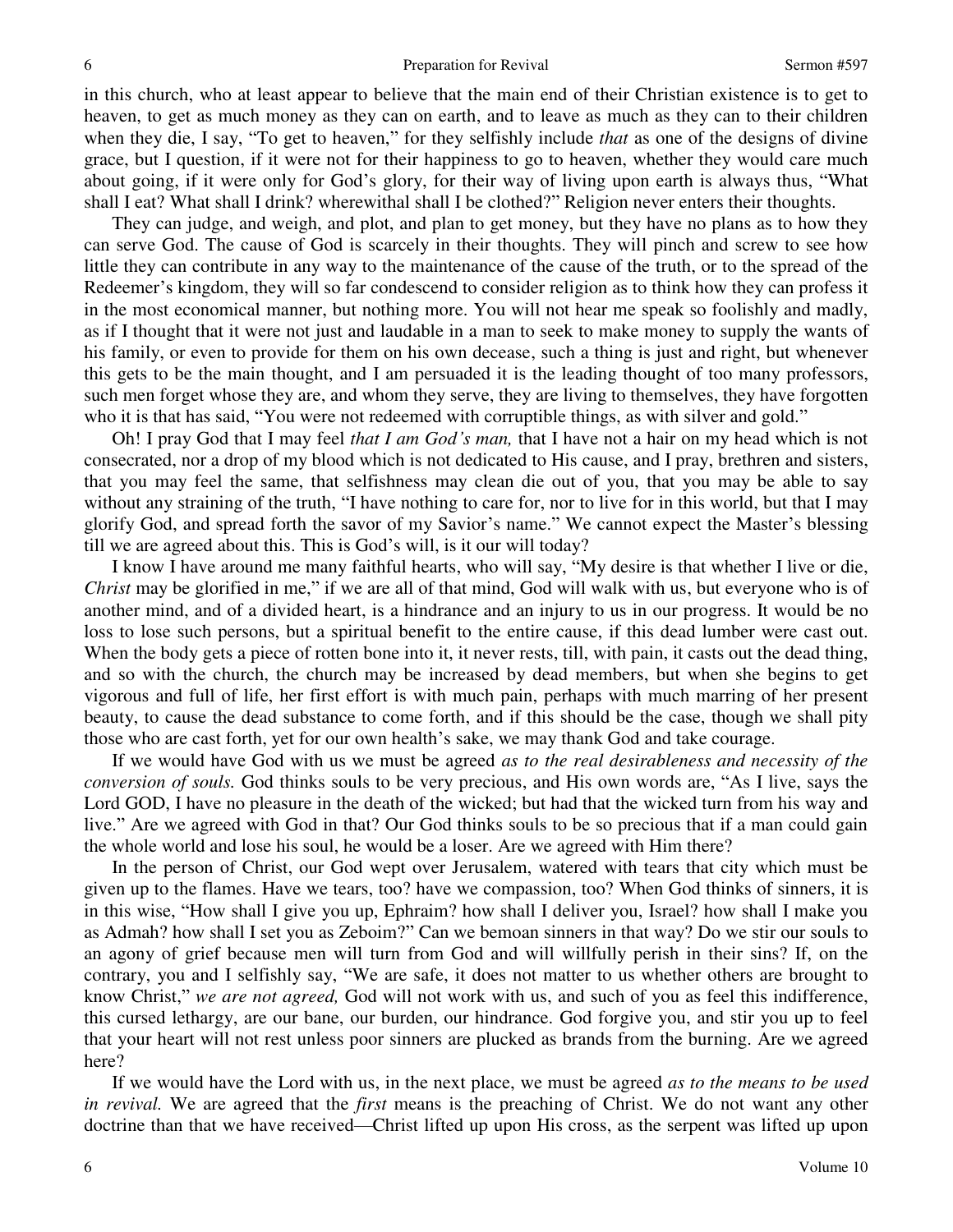### Sermon #597 Preparation for Revival

the pole. This is the remedy which *we,* in this house of prayer, believe in. Let others choose sweet music, or pictures, or vestments, or baptismal water, or confirmation, or human rites, we abhor them, and pour contempt upon them, as for us, our only hope lies in the doctrine of a substitute for sinners, the great fact of the atonement, the glorious truth that Christ Jesus came into the world to seek and to save sinners. I think we are agreed with God in this, that the preaching of Christ is the way by which believers shall be saved. God's great agency is the Holy Spirit.

We are agreed, brethren, that we do not want sinners to be converted by our persuasion, we do not want them brought into the church by excitement, we need the Spirit's work, and the Spirit's work alone. I would not bend my knees *once* in prayer, much less day by day, to win a mere excitement, we *have* done without it, and we shall do without it by the grace of God, but I would give my eyes, if I might but know that the Holy Spirit Himself would come forth, and show what divinity can do in turning hearts of stone to flesh. In this thing, I think, that we are agreed with God.

But God's way of blessing the church is by the instrumentality of *all* her members. The multitude must be fed, but it must not be by Christ's hand alone. "He gave the bread to the disciples, and the disciples, to the multitude." Are you all agreed here? I am afraid not. Many of you are engaged in works of usefulness, and I will make this my boast this day, that I had never thought that I should meet with a people so apostolic in their zeal as the most of you have been. I have marveled, and my heart has rejoiced, when I have seen what self-sacrifice some of the poorest among you have made for Christ, what zeal, what enthusiasm you have manifested in the spreading abroad of the Savior's name.

But still there are still some of you who are doing nothing whatever, you have a name to live, but I fear that you are dead, you are very seldom at a prayer meeting—even some church members and persons whom I know are not kept at home by business, but by sheer indifference to the cause of God. Some of you are never provoked to zeal and to good works. That you come and listen to us, is something, and for what you do we are grateful, but for what you do not do, over this we mourn, because we fear that we are restrained in our efforts for the spread of the Savior's kingdom, because as a church we are not agreed on God's plan, and we *shall be* restrained until every man in the church can say, "I will consecrate myself this day unto the Lord of hosts, if there is anything to be done, be it to be a doorkeeper in the house of God, here am I—

> *"There's not a lamb among His flock, I would disdain to feed; There's not a foe before whose face I'd fear His cause to plead."*

Yet again, dear friends, are we agreed this day *as to our utter helplessness in this work?* I caught a good sentence the other day. Speaking with a Wesleyan minister, I said to him, "Your denomination during the past year did not increase, you have usually had a large increase to your numbers. You were never so rich as now, your ministers were never so well educated, you never had such good chapels as now, and yet you have never had so little success. What are you doing?—knowing this to be the fact, what are you doing? How are the minds of your brethren exercised with regard to this?" He comforted me much by the reply. He said, "It has driven us to our knees, we thank God that we know our state and are not content with it. We have had a day of humiliation, and I hope," he said, "some of us have gone low enough to be blessed."

There is a great truth in that last sentence, "low enough to be blessed." I do fear that some of us never do go low enough to be blessed. When a man says, "Oh! yes, we are getting on very well, we do not want any revival that I know of," I fear he is not low enough to be blessed, and when you and I pray to God with pride in us, with self-exaltation, with a confidence in our own zeal, or even in the prevalence of our own prayers of themselves, we have not come low enough to be blessed. A *humble* church will be a *blessed* church, a church that is willing to confess its own errors and failures, and to lie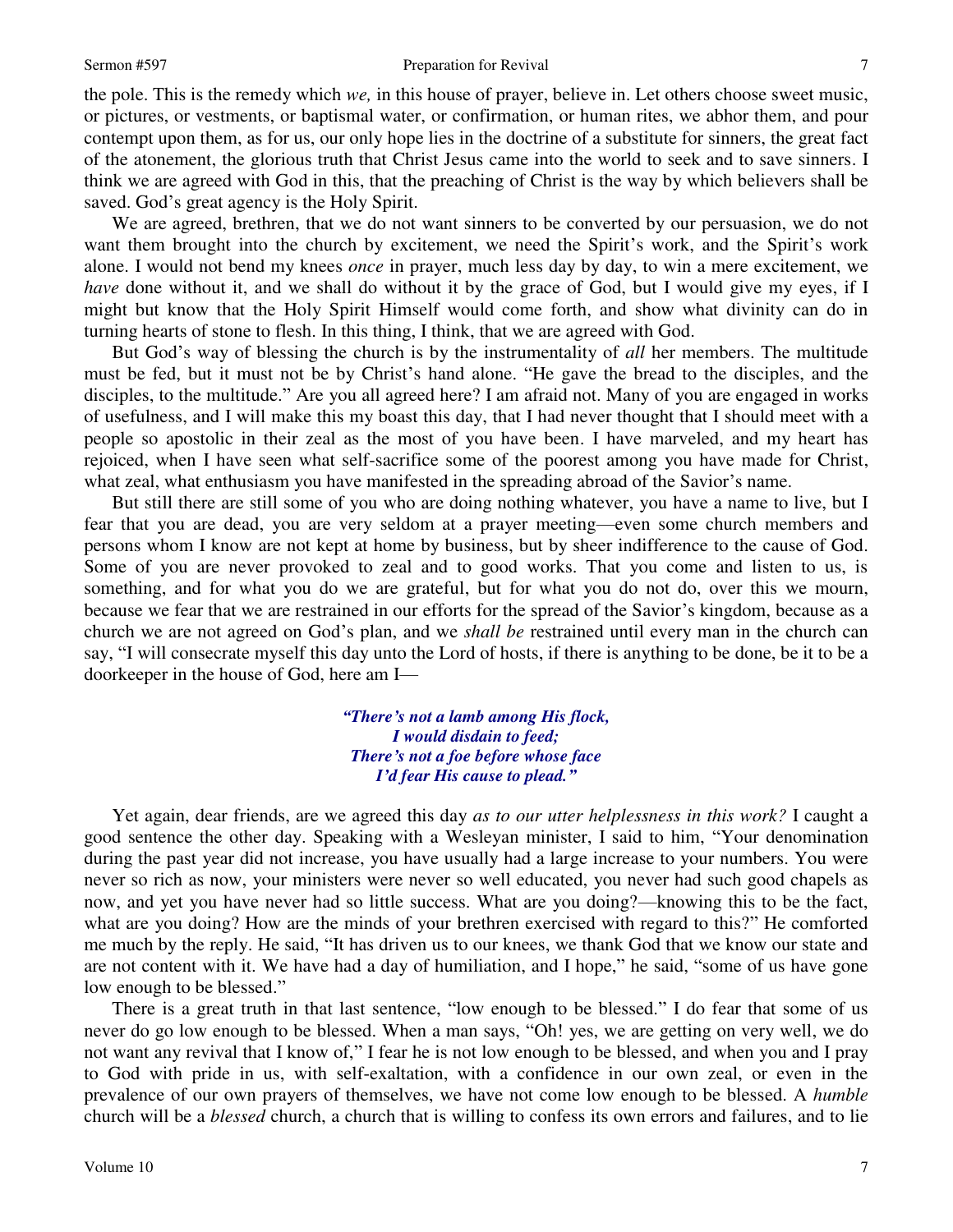at the foot of Christ's cross, is in a position to be favored of the Lord. I hope we are agreed, then, with God, as to our utter unworthiness and helplessness, so that we look to Him alone.

I charge you all to be agreed with God in this thing, that if any good shall be done, any conversions shall occur, *all the glory must be given to Him.* Revivals have often been spoiled, either by persons boasting that such-and-such a *minister* was the means of them, or else, as in the case of the North of Ireland, by boasting that the work was done *without* ministers. That revival, mark you, was stopped in its very midst and seriously damaged by being made a kind of curiosity, and a thing to be gazed at and to be wondered at by persons both at home and abroad. God does not care to work for the honor of men, either of ministers or of laymen, or of churches either; and if we should say, "Ah! well, I should like to see the presence of God with us that we may have many conversions, and put it in the magazine, and say that is how things are done at the Tabernacle," why we should not have a blessing that way. Crowns! crowns! crowns! but all for Your head Jesu! laurels and wreaths! but none for man, all for Him whose own right hand and whose holy arm has gotten Him the victory. We must all be agreed on this point, and I hope we are.

**III.** And now, to conclude. LET US PUT AWAY ALL THOSE THINGS WHICH OFFEND OUR GOD.

Before God appeared upon Mount Sinai, the children of Israel had to cleanse themselves for three days. Before Israel could take possession of the promised rest of Canaan, Joshua had to see to it that they were purified by the rite of circumcision. Whenever God would visit His people, He always demands of them some preparatory purging, that they may be fit to behold His presence, for two cannot walk together unless that which would make them disagree is purged out.

A few suggestions then, as to whether there is anything in us with which God cannot agree. Here I cannot preach to you indiscriminately, but put the task into the hands of each man to preach to himself. In the days of the great weeping, we read that every man wept apart and his wife apart, the son apart, and the daughter apart, all the families apart.

So it must be here. Is there *pride* in me? Am I puffed up with my talent, my substance, my character, my success? Lord purge this out of me, or else You cannot walk with me, for none shall ever say that God and the proud soul are friends, He gives grace to the humble, as for the proud, He knows them afar off, and will not let them come near to Him. Am I *slothful?* Do I waste hours which I might usefully employ? Have I the levity of the butterfly, which flits from flower to flower, but drinks no honey from any of them? or have I the industry of the bee, which, wherever it lights, would find some sweet store for the hive?

Lord, You know my soul, You understand me. Am I doing little where I might do much? Have You had but little reaping for much sowing? Have I hid my talent in a napkin? Have I spent that talent for myself, instead of spending it for You? Slothful souls cannot walk with God. "My Father works," says Jesus, "and I work," and you who stand in the marketplace idle, may stand there with the devil, but you cannot stand there with God. Let every brother who is guilty of this, purge away their sloth.

Or am I guilty of *worldliness*. This is the crying sin of many in the Christian church. Do I put myself into association with men who cannot by any possibility profit me? Am I seen where my Master would not go? Do I love amusements which cannot afford me comfort when I reflect upon them, and which I would never indulge in, if I thought that Christ would come while I was at them? Am I worldly in spirit as to fashion? Am I as showy, as volatile, as frivolous as men and women of the world? If so, if I love the world, the love of the Father is not in me, consequently He cannot walk with me, for we are not agreed.

Again, am I *covetous?* Do I scrape and grind? Is my first thought, not how I can honor God, but how I can accumulate wealth? When I gain wealth, do I forget to make use of it as a steward? If so, then God is not agreed with me, I am a thief with His substance, I have set myself up for a master instead of being a servant, and God will not walk with me till I begin to feel that this is not my own, but His, and that I must use it in His fear.